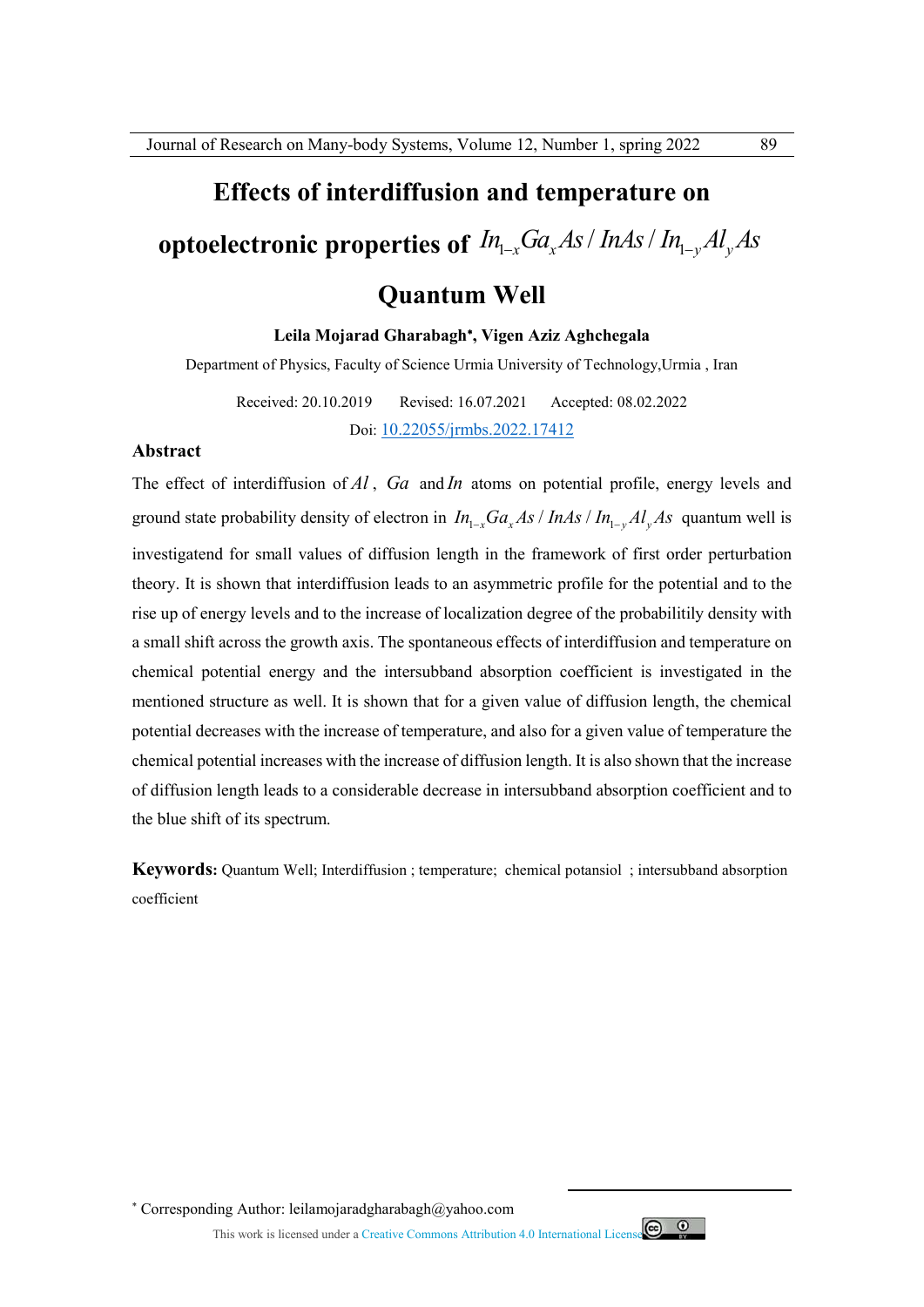# اثر همزمان پخش بینابینی و دما روی خواص الکترونیک نوری جاه كوآنتومى In<sub>1-x</sub>GaxAs/InAs/In<sub>1-y</sub>Al<sub>y</sub>As

ليلا مجرد قره باغ \*، ويگن عزيز آغجه قلعه

گروه فیزیک، دانشکده علوم پایه، دانشگاه صنعتی ارومیه، ارومیه، ایران

دريافت: ١٣٩٨/٠٧/٢٨ ويرايش نهائي: ١٤٠٠/٠۴/٢٥ يذيرش: ١۴٠٠/١١/١٩ Doi: 10.22055/jrmbs.2022.17412

چکیده

تأثير پخش بينابيني اتمهاى ألومينيوم ،گاليوم و اينديوم روى نماى پتانسيل، وابستگى دانسيته احتمال حالت زمينه الكترون از مختصه برای  $Z$  (محور  $Z$ راستای رشد است)و نیز روی ترازهای انرژی الکترون در چاه کوآنتومی In<sub>u-v</sub>Ga, $As/\In$ را $Z$  برای مقادیر کوچک طول یخش در چارچوب نظریهٔ اختلال مرتبهٔ اول مورد بررسی قرار گرفته است. نشان داده شده است که یخش بینابینی باعث پخش شدن و نامتقارن شدن نمای پتانسیل و افزایش درجهٔ جایگزیدگی دانسیته احتمال میگردد و ترازهای انرژی الکترون در چاه پتانسیل بالا می آیند. همچنین اثر همزمان پخش بینابینی و دما روی پتانسیل شیمیایی و ضریب جذب داخل نواری در ساختار مذکور مطالعه شده است. نشان داده شده است که پتانسیل شیمیایی برای یک مقدارمعین طول یخش با افزایش دما کاهش می یابد و برای یک مقدار معین دما با افزایش طول پخش افزایش می یابد. همچنین نشان داده شده است که افزایش طول پخش منجر به کاهش قابل توجه ضریب جذب داخل نواری و جابهجایی بهسمت آبی طیف آن می گردد.

**کلیدواژگان:** پخش بینابینی، دما، چاه کواَنتومی، پتانسیل شیمیایی، ضریب جذب داخل نواری

#### مقدمه

در سه دههٔ اخیر توجه بسیاری از دانشمندان حوزهٔ فیزیک نظری و تجربی به ساختارهای نیم رسانای ناهمگون دوبعدی معطوف شده است [۱] در حدود دو سوم از تحقیقات در زمینهٔ فیزیک نیمرساناها بر روی چند ساختاریهای نیمرسانا که شامل چاههای کواَنتومی، سیمهای کواَنتومی و نقاط کواَنتومی می باشند، انجام می پذیرد اهمیت سیستمهای کوآنتومی شامل چاههای کوآنتومی و نانو ساختارها بهدلیل

خواص الكترونيكي و اپتيكي آنها است. اين خواص بهشدت بهشكل چاه پتانسيل كوأنتومى وابسته است [۲]. بهدلیل کاربردهای چاههای کوآنتومی در وسائل اپتیکی مطالعات زیادی بر روی خواص اپتیکی خطی و غیر خطی از جمله ضریب جذب، تغییرات ضریب شکست و پذیرفتاری اپتیکی در گذارهای اپتیکی انجام شده است. به عنوان مثال، خواص اپتیکی چاههای كوانتومي چندگانه و اثر تعداد چاهها بر ضريب جذب و ضريب شكست مرتبهٔ اول و مرتبهٔ سوم غير خطي



 $\ddot{\mathsf{a}}$ .

leilamojaradgharabagh@yahoo.com : نو يسنده مسئول: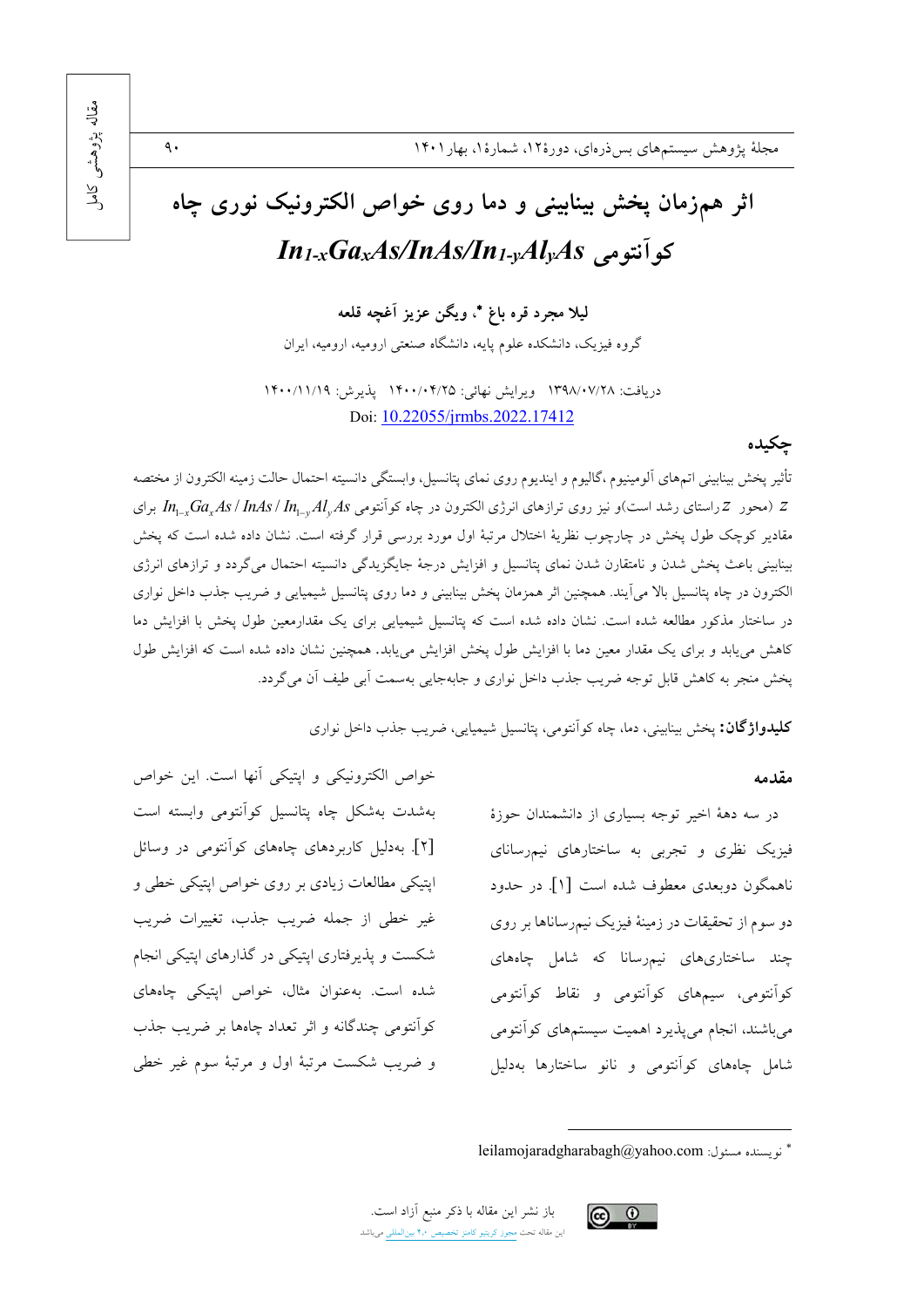| اثر همزمان پخش بینابینی ودما |  |  |  |
|------------------------------|--|--|--|
|------------------------------|--|--|--|

ليلا مجرد و ويگن عزيزآغچه قلعه

کوآنتومی دوگانه متقارن دارد و منجر به پخش شدن نمای پتانسیل و سد ما بین چاهها می شود که باعث از بین رفتن ویژگی دو گانه بودن طیف انرژی میگردد. همچنین نشان داده شده است که برای مقادیر ثابت تراكم الكترونها در نوار رسانش، يخش بينابيني باعث افزایش پتانسیل شیمیایی شده و بهدنبال آن شدت جذب ما بين حالتهاى مختلف تحت تأثير قرار می گیرد. شدت نوسانگر، پتانسیل شیمیایی و طیف جذب داخل نواری نیز بهصورت توابعی از طول پخش و دما محاسبه شدهاند.

بسیاری از کارهای تجربی بهبررسی تأثیر یخش بینابینی القا شده توسط بازپخت گرمایی سریع روی طیف درخشندگی نوری نقاط کوأنتومی و چاه کوأنتومی اختصاص دارد [۱۶-۷].

در مرجع [۲۷]، اثر تغییر در سطح بینابینی روی وابستگی دمایی و اندازهٔ فرایند پرتو افشانی در چاه كوآنتومي تك InGaAs / InAlAs مورد مطالعه قرار گرفته است.

در مرجع [۲۸]، با بهرهگیری از استخراج موضعی حاملین با بازدهٔ بالا در نیمرساناهای کم بعد در اتصال p-n یک آشکارساز مادون قرمز چاه کوآنتومی Ing ورد Inds / InGaAs / InAlAs

بررسی قرار گرفته است.

در مرجع [۲۹]، ساختارهای سلولهای خورشیدی گالیوم آرسناید  $G a\overline{A}s$  با تعبیه و جاسازی ردیفهای نقاط کوآنتومی  $a_{0.2}A$  از طریق برآرایی فاز بخار بهدست آمده است. ویژگیهای طیفی کوآنتومی داخلی بهدست آمده از رشد سلولهای خورشیدی مورد

مورد مطالعه قرار گرفته است [۳]. اثر میدان الکتریکی و مغناطیسی بر ضریب جذب و ضریب شکست مرتبهٔ اول و مرتبهٔ سوم غیر خطی یک ناخالصی هیدروژن گونه در یک چاه کوآنتومی GaAs / AlGaAs در مرجع [۴] بررسی شده است.

پخش بینابینی فرأیندی است که در آن بهدلیل اختلاف پتانسیل بین چاه و سد پتانسیل جای اتمها عوض می شود. این پدیده بهطور طبیعی اتفاق می افتد و منجر بهتغییر نمای مستطیلی چاه و سد پتانسیل میگردد. رفته رفته قسمت پایین چاه تنگتر و قسمت بالای آن پهنتر می شود، در ادامه فرآیند کف چاه بالا می آید و لبهٔ چاه پهنتر ميگردد و با گذشت زمان بسيار طولاني چاه و سلہ یکے مے شوند.

در مرجع [۵] نشان داده شده است که فرآیند پخش بینابینی منجر به ناپدید شدن تقارن کروی نقاط کوانتومی، عریضتر شدن باندهای کوچک انرژی، کاهش قابل توجه ضریب جذب نوری بین نواری در یک ابرشبکهٔ سه بعدی متشکل از نقاط کوآنتومی بدواً کروی می شود.

اثر پخش بینابینی بر روی ساختار نواری و ضریب جذب داخل نواری در چاه کوآنتومی دوگانه مورد مطالعه قرار گرفته است [۶]. نشان داده شده است که پتانسیل مقید کنندهٔ واقعی چاه پتانسیل دو گانه می تواند بهطور موفقیت آمیزی با پتانسیل اصلاح شدهٔ وود-ساکسون جایگزین گردد بهاین منظور که حل تحلیلی معادلهٔ شرودینگر فراهم آید و بنابراین امکان محاسبهٔ مشخصههای فیزیکی سیستم میسر گردد. نشان داده شده است که پخش بینابینی تأثیر قوی روی پتانسیل مقید کننده حالتهای الکترونی و مشخصات نوری چاه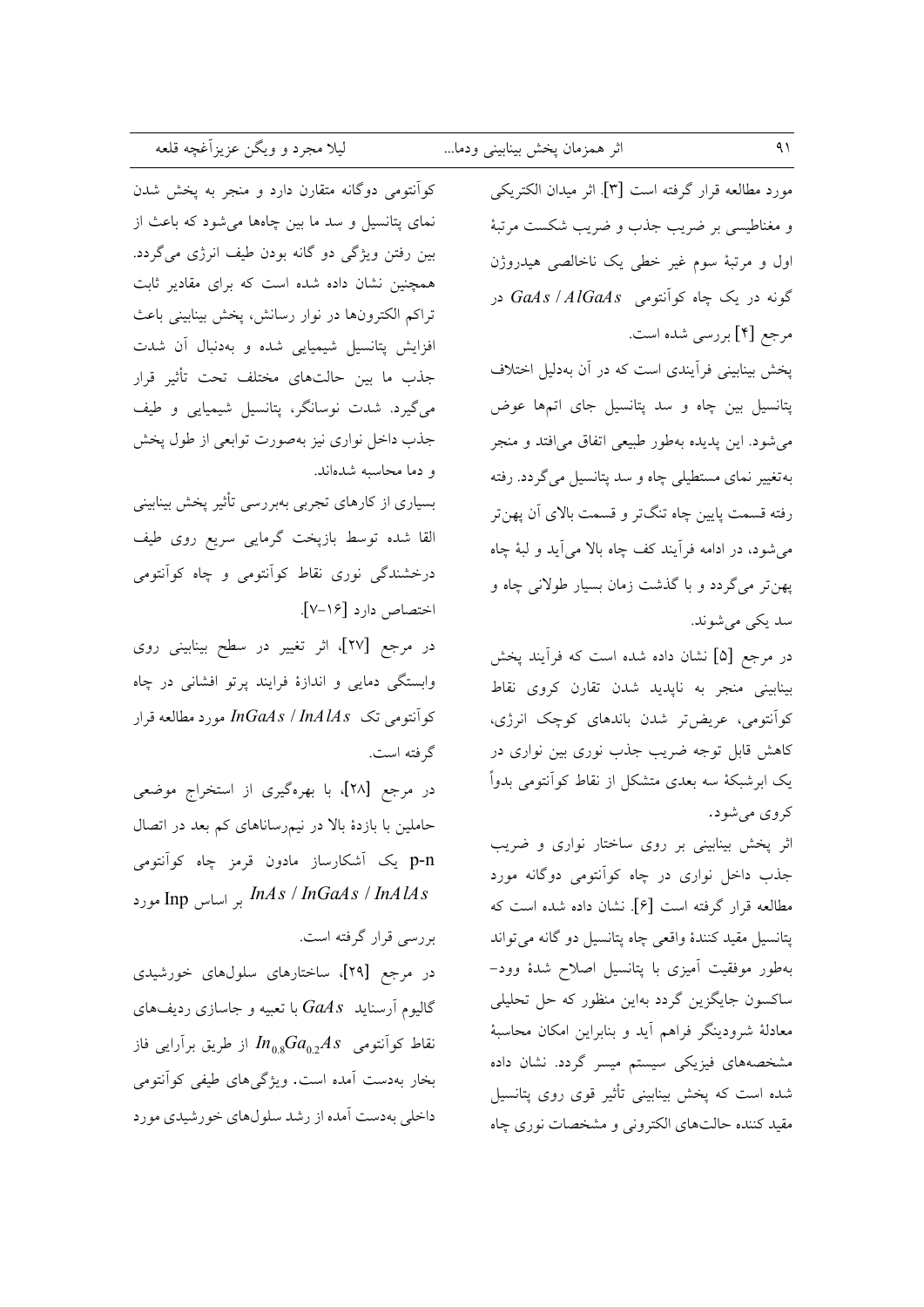اندازهگیری قرار گرفته و نشان داده شده است که استفاده از نقاط کوآنتومی InGaAs باعث حفظ كيفيت اتصال p-n حتى در شرايط تعبيهٔ بيست لايه از نقاط کوأنتومی گردید در حالی که برای نقاط کوأنتومی اينديوم آرسنايد InAs اين شاخص، از ده لايه کوآنتومی تجاوز نکرد که مربوط به کاستی های موجود از قبل بود.

در مرجع [۳۰]، اثر اندازه بر خواص گسیلی لیزرهای نقطة كوآنتومي مخروطي شكل InAs / GaAs با لاية خیس مورد مطالعه قرار گرفت. نشان داده شده است با افزايش اندازة نقاط، مقادير ويژة انرژى الكترون كاهش مي يابند. همچنين افزايش ابعاد، زمان گذار خودبهخودي را نيز كاهش مىدهد. نهايتاً با افزايش ابعاد نقطه، توان خروجي ليزر افزايش مي يابد. به علت وابستگی فرکانس گذرا بهاندازه، فرکانس گسیل نیز تابع اندازة نقطة كوأنتومي است.

محاسبات نظری و اندازهگیریهای تجربی نشان دهنده جابجایی قابل توجه بهسمت آبی و کاهش پهنای طیف درخشندگی نوری مربوط به پخش واداشته به طریق باز پخت حرارتی سریع پس از رشد است. بهخوبی شناخته شده است که پخش مواد ترکیب و همچنین کرنشها در ناحیهٔ چند پیوندی تغییرات مؤثری در نمای پتانسیل مقید کننده ایجاد میکنند و بنابراین باعث تغییر ویژگیهای الکترونی و نوری نانو ساختارها می شوند  $\left[1.001\right]$ 

برخی از دانشمندان کاربرد برخی از مدلهای چاه پتانسیل مقید کننده مانند مدل سهمی [١٩]، مدل یبوشل-تلر [۲۰] و مدل وود-ساکسون [۲۳-۲۱] را

پیشنهاد کردهاند. اهمیت کاربرد این مدلها بهاین دلیل است که آنها فرصتی برای بهدست آوردن تابع موج الكترون بهمنظور محاسبة خواص الكتروني ونورى نیمرساناهای چندساختاری مهیا میکنند [۱۳،۱۸]. در این کار اثر پخش بینابینی اتمهای آلومینیوم، گالیوم و  $In_{1-x}Ga_xAs/InAs/In_{1-y}Al_vAs$  ایندیوم در ساختار  $In_{1-x}$ بر روی پتانسیل محدود کننده، ترازهای انرژی و دانسیتهٔ احتمال حالت زمينة الكترون مورد مطالعه قرار گرفته شده است. همچنین اثر همزمان پخش بینابینی و دما روی پتانسیل شیمیایی و ضریب جذب نوری داخل نواری در ساختار مذکور بررسی شده است.

#### تئوري

مطالعات انجام شده در تحقیق فعلی بهبررسی اثر پخش بینابینی روی خواص الکترونیک نوری ساختار اختصاص $ln_{1-x}Ga_xAs$  /  $lnAs$  /  $ln_{1-x}Al_vAs$ یافته است. در این ساختار InAs بهعنوان چاه پتانسیل  $I_{n_{1-v}}Al_{v}As$  مابین مواد مختلف  $I_{n_{1-v}}Ga_{v}As$  و ساندویچ شده است. محور Z در راستای محور رشد، پهنای اولیهٔ چاه کوآنتومی برابر  $a$  و مبداء مختصات در مرکز چاه در نظر گرفته شده است. معادلهٔ شرودینگر برای الکترون در ساختار مورد نظر

بهصورت زيراست:

$$
\frac{\partial^2 \psi(z, L)}{\partial z^2} + \frac{2m(E(L)-V(z, L))E(L)}{\hbar^2} \psi(z, L) = 0
$$
\n
$$
V(z, L) = Q\Big(E_g\big(x(z, L), y(z, L)\big) - E_g^0\Big) \quad \gamma
$$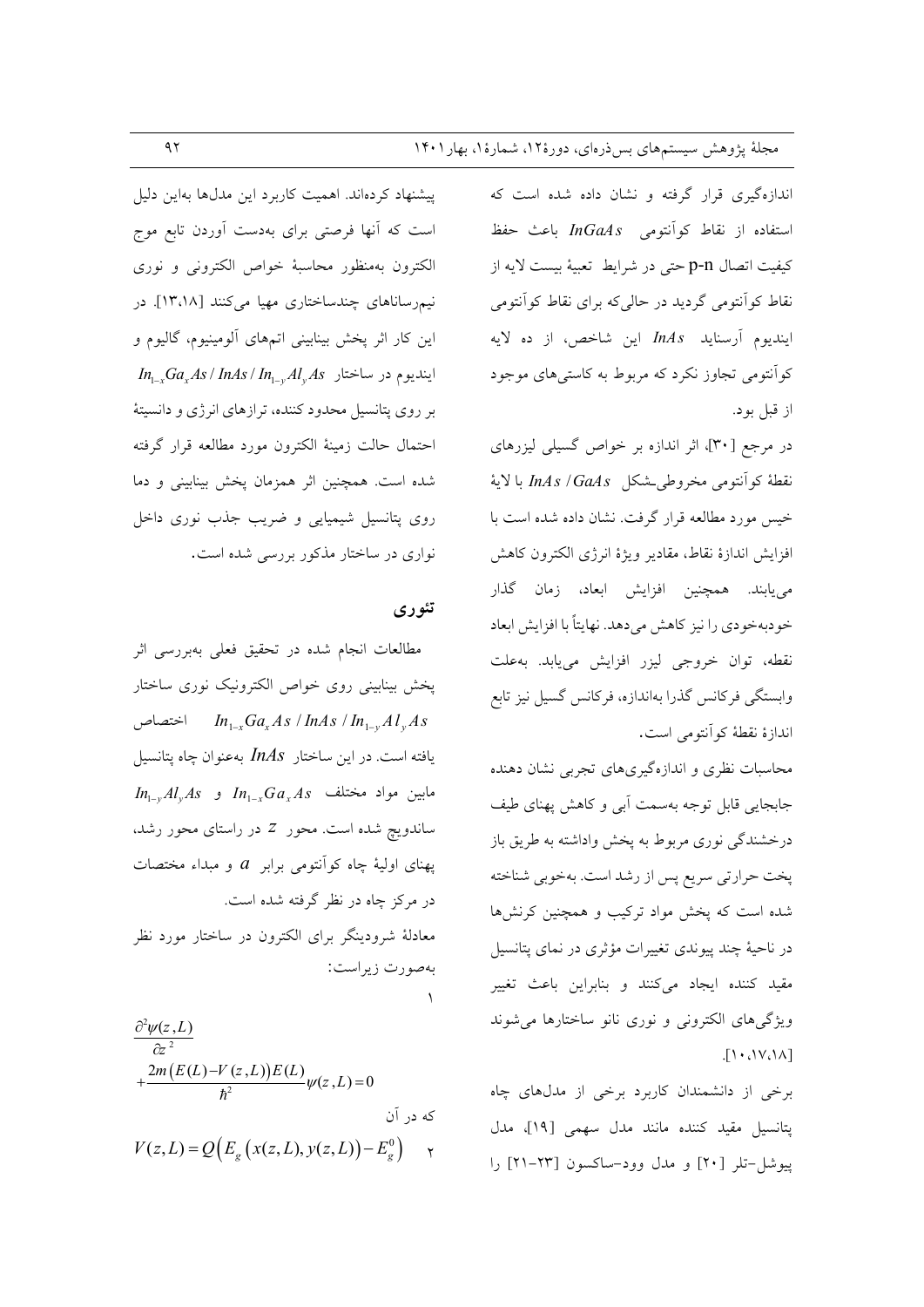...  
\n
$$
\frac{1}{2}
$$
\n
$$
\frac{1}{2}
$$
\n
$$
\frac{1}{2}
$$
\n
$$
\frac{1}{2}
$$
\n
$$
\frac{1}{2}
$$
\n
$$
\frac{1}{2}
$$
\n
$$
\frac{1}{2}
$$
\n
$$
\frac{1}{2}
$$
\n
$$
\frac{1}{2}
$$
\n
$$
\frac{1}{2}
$$
\n
$$
\frac{1}{2}
$$
\n
$$
\frac{1}{2}
$$
\n
$$
\frac{1}{2}
$$
\n
$$
\frac{1}{2}
$$
\n
$$
\frac{1}{2}
$$
\n
$$
\frac{1}{2}
$$
\n
$$
\frac{1}{2}
$$
\n
$$
\frac{1}{2}
$$
\n
$$
\frac{1}{2}
$$
\n
$$
\frac{1}{2}
$$
\n
$$
\frac{1}{2}
$$
\n
$$
\frac{1}{2}
$$
\n
$$
\frac{1}{2}
$$
\n
$$
\frac{1}{2}
$$
\n
$$
\frac{1}{2}
$$
\n
$$
\frac{1}{2}
$$
\n
$$
\frac{1}{2}
$$
\n
$$
\frac{1}{2}
$$
\n
$$
\frac{1}{2}
$$
\n
$$
\frac{1}{2}
$$
\n
$$
\frac{1}{2}
$$
\n
$$
\frac{1}{2}
$$
\n
$$
\frac{1}{2}
$$
\n
$$
\frac{1}{2}
$$
\n
$$
\frac{1}{2}
$$
\n
$$
\frac{1}{2}
$$
\n
$$
\frac{1}{2}
$$
\n
$$
\frac{1}{2}
$$
\n
$$
\frac{1}{2}
$$
\n
$$
\frac{1}{2}
$$
\n
$$
\frac{1}{2}
$$
\n
$$
\frac{1}{2}
$$
\n
$$
\frac{1}{2}
$$
\n
$$
\frac{1}{2}
$$
\n
$$
\frac{1}{2}
$$
\n
$$
\frac{1}{2}
$$
\n
$$
\frac{1}{2}
$$
\n
$$
\frac{1}{2}
$$
\n
$$
\frac{1}{2}
$$
\n
$$
\frac{1}{2}
$$
\n
$$
\frac{1}{
$$

$$
\psi_n(z, L) = \left| \psi_n^0(z) \right\rangle +
$$
\n
$$
\sum_{m \neq n} \frac{\left| \left\langle \psi_m^{0*}(z) \middle| \delta V(z, L) \middle| \psi_n^0(z) \right\rangle \right|^2}{E_m^0 - E_n^0} \left| \psi_m^0(z) \right\rangle
$$
\nso, we get

\n
$$
E_n^0 \circ \psi_n^0 \circ \psi_n^0 \circ \psi_n^0 \circ \psi_n^0
$$
\nto, we will use

\n
$$
E_n^0 \circ \psi_n^0 \circ \psi_n^0 \circ \psi_n^0
$$
\nto, we have

\n
$$
E_n^0 \circ \psi_n^0 \circ \psi_n^0
$$
\nto, we have

\n
$$
E_n^0 \circ \psi_n^0 \circ \psi_n^0
$$
\nto, we have

\n
$$
E_n^0 \circ \psi_n^0 \circ \psi_n^0
$$
\nto, we have

\n
$$
E_n^0 \circ \psi_n^0
$$
\nto, we have

\n
$$
E_n^0 \circ \psi_n^0
$$
\nto, we have

\n
$$
E_n^0 \circ \psi_n^0
$$
\nto, we have

\n
$$
E_n^0 \circ \psi_n^0
$$
\nto, we have

\n
$$
E_n^0 \circ \psi_n^0
$$
\nto, we have

\n
$$
E_n^0 \circ \psi_n^0
$$
\nto, we have

\n
$$
E_n^0 \circ \psi_n^0
$$
\nto, we have

\n
$$
E_n^0 \circ \psi_n^0
$$
\nto, we have

\n
$$
E_n^0 \circ \psi_n^0
$$
\nto, we have

\n
$$
E_n^0 \circ \psi_n^0
$$
\nto, we have

\n
$$
E_n^0 \circ \psi_n^0
$$
\nto, we have

\n
$$
E_n^0 \circ \psi_n^0
$$
\nto, we have

\n
$$
E_n^0 \circ \psi_n^0
$$
\nto, we have

\n
$$
E_n^0 \circ \psi_n^0
$$

$$
\psi(z) = \Theta\left(-\frac{a}{2} - z\right)\psi_1(z)
$$

$$
+ \Theta\left(\frac{a}{2} - |z|\right)\psi_2(z)
$$

$$
+ \Theta\left(z - \frac{a}{2}\right)\psi_3(z)
$$
11

که در آن  
\n12  
\n
$$
\begin{cases}\n\psi_1(z) = A_0 e^{kz} & -\infty < z < -a/2 \\
\psi_2(z) = A_1 \cos \tau z + A_2 \sin \tau z, & -a/2 < z < a/2 \\
\psi_3(z) = A_3 e^{-kz} & a/2 < z\n\end{cases}
$$

$$
\kappa = \sqrt{\frac{2m|E|}{\hbar^2}}
$$

$$
\tau = \sqrt{\frac{2m\left(V_{0} - |E|\right)}{\hbar^{2}}}
$$

با اعمال شرایط مرزی برای پیوستگی توابع موج و مشتقشان چهار معادلهٔ چهار مجهولی حاصل میگردد

پتانسیل پخش بوده و در رابطهٔ۲،  $Q$  ضریب افست نواری،  $L$  طول پخش و  $E_{_S}$  پهنای نوار ممنوعه است  $\emph{meV}$  که برای ساختار مورد نظر برحسب یکای بهصورت زير تعريف مي شود [٢٢]  $\mathsf{r}$  $E_{\rho}(x(z,L),y(z,L)) =$ 

$$
(2, L), y(2, L)) =
$$
  
0.36 + 0.585x(z, L) + 0.475x(z, L)<sup>2</sup>  
+1.39y(z, L) -1.2y(z, L)<sup>2</sup>  
 $\geq 0$ 

$$
x(z, L) = \frac{x_0}{2} \left( 1 - erf\left(\frac{z + a/2}{L}\right) \right)
$$

$$
y(z, L) = \frac{y_0}{2} \left( 1 + erf\left(\frac{z - a/2}{0.53L}\right) \right)
$$

بهترتيب غلظتهاى اتمهاى گاليوم و ألومينيوم هستند كه جوابهاي معادلة يخش مي باشند [٢٠] و

$$
E_g^0 = 0.36 + 1.39y_0 - 1.2y_0^2
$$

در روابط ۴ و ۵ و ۶  $x_0$  و  $y_0$  بهترتیب غلظتهای اولیه اتمهای گالیوم و آلومینیوم قبل از پخش بوده و آبع خطا است [۲۴]. T۴] بهازاء مقادير كوچك طول يخش يتانسيل٢ اختلاف اندکی با پتانسیل راستگوشه اولیه که بهصورت زیر تعریف میشود  $V(z) = \begin{cases} -V_0 & \vert z \vert \leq a/2 \\ 0 & \text{elsewhere} \end{cases}$  $\vee$ خواهد داشت و بنابراین تفاضل آنها را می توان بهعنوان یتانسیل اختلال در نظر گرفت، بەصورت زير  $\delta V(z, L) = V(z, L) + V_0 \Theta \left( \frac{a}{2} - |z| \right) \quad \Lambda$ 

$$
\mathfrak{q}\mathfrak{r}
$$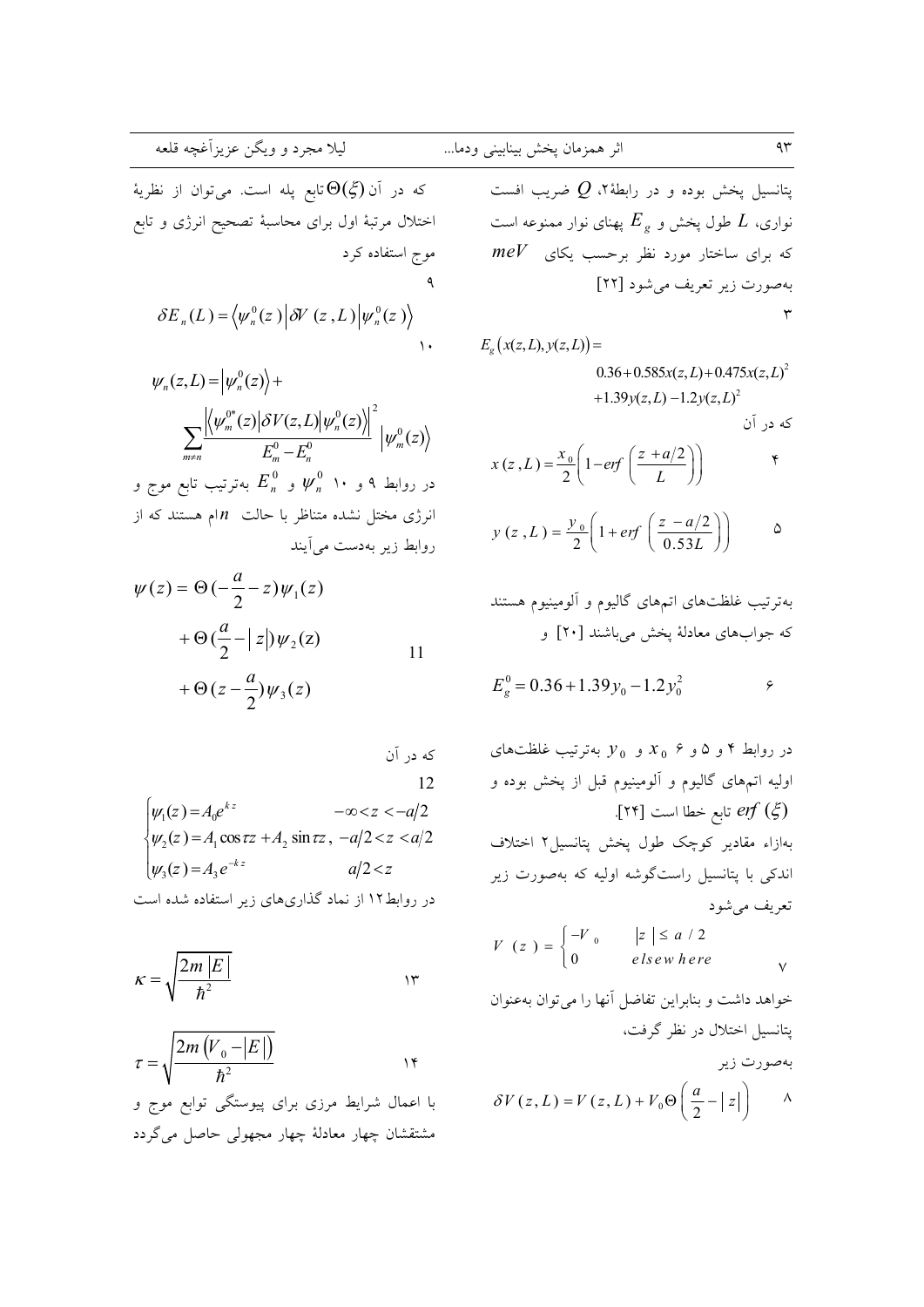$$
\alpha(\omega) = \frac{2\pi}{\hbar} \left( \frac{eA_0}{m_0} \right)^2 \frac{n}{c}
$$

$$
\sum_{i,f} \left| \left\langle F_i(\vec{r}) \middle| \vec{\varepsilon} \cdot \hat{\vec{p}} \middle| F_f(\vec{r}) \right\rangle \right|^2
$$

$$
\left[ f_i(E_i) - f_f(E_f) \right] \delta(E_f - E_i - \hbar \omega)
$$

که در آن

$$
19. A_0 = \left(\frac{\hbar}{2\varepsilon_0 n^2 \Omega \omega}\right)^{1/2},
$$
  

$$
m_0 \approx m_0 \text{ for all } \omega = 0 \text{ and } n
$$
  

$$
\omega = \Omega \text{ for all } \omega = 0 \text{ and } n
$$

فرکانس نور فرودی،  $\hat{\vec{p}}$  عملگر تکانه خطی،  $\vec{s}$  بردار یکهٔ قطش نورفرودی،  $\,\delta\,$  تابع دلتای دیراک،

$$
F_i(\vec{r}) = \frac{1}{\sqrt{S}} e^{i(\vec{k}_{i\perp} \cdot \vec{r}_{\perp})} \psi_i(z) \qquad \gamma.
$$

$$
F_f(\vec{r}) = \frac{1}{\sqrt{S}} e^{i(\vec{k}_{f\perp} \cdot \vec{r}_{\perp})} \psi_f(z) \qquad \text{in}
$$

بەترتیب توابع موج کلی حالتھای اولیه و نھایی و  
\n
$$
f(E, T) = \left[1 + e^{(E - \mu/kT)}\right]^{-1} \quad \text{YY}
$$

تابع توزیع فرمی-دیراک میباشند. میتوان تابع دلتای دیراک را با لورنتزین جایگزین کرد بهصورت زیر داريم:

$$
\delta(E_f - E_i - \hbar \omega) \rightarrow
$$
  
\n
$$
\frac{1}{\pi} \frac{\Gamma/2}{(\hbar \omega - E_f - E_i)^2 + (\Gamma/2)^2}
$$
\nYY

که در آن  $\Gamma$  یهنای خط است. با انتخاب جهت قطبش نور فرودی در جهت محور Z و با جایگزاری روابط۲۳–۱۹ در رابطهٔ۱۸ و بعد از محاسبات و ساده

که با حل دستگاه معادلات بەروش کرامرز انرژیها و  
ضرایب 
$$
A_1, A_2, A_3
$$
 (برحسب 40 که بەدلخواه  
برابر واحد انتخاب میگرده) بهدست میآیند.  
چگالی الکترونها در نوار رسانش را میتوان از رابطهٔ  
زیر بهدست آورد:

$$
n_e(E) = 2\sum_{i,\bar{k}_\perp} \delta(E - E_i - \frac{\hbar^2 k_\perp^2}{2m_e})
$$
  
+2 $\sum_{\bar{k}} \delta(E - \frac{\hbar^2 k^2}{2m_e})$   
2 $\sum_{\bar{k}}$  or  $\sum_{\bar{k}$ 

$$
\setminus \varphi
$$

$$
n_e = \frac{m_e k_B T}{\pi \hbar^2 l_{eff}} \sum_n \ln \left( 1 + e^{-(E_n - \mu(T))/k_B T} \right)
$$

$$
+ \frac{\sqrt{2}V}{\pi^2} \left( \frac{m_e}{\hbar^2} \right)^{3/2} \int_0^\infty \frac{E^{1/2} dE}{e^{(E - \mu(T))/k_B T} + 1}
$$

 $f(E)$  در  $f(E)$   $f(0)/f(E_1) \approx 10^{-10}$  ،  $T = 600K$  نابع فرمی دیراک است ) و بنابراین در طرف راست رابطهٔ۱۶ مي توان از جملهٔ دوم بهدليل كوچكي در مقايسه با جملهٔ اول صرف نظر کرد. با بهحساب آوردن برای InAs برای  $lnAs \,$  (۲۵) رابطهٔ سادهٔ  $n_e = 3 \times 10^{16} \, cm^{-3}$ زیر که بیانگر وابستگی پتانسیل شیمیایی به دما است بەدست مى آيد

 $\sqrt{}$ 

$$
k_B T \sum_n \ln \left[ 1 + e^{-(E_n - \mu(T))/k_B T} \right] = 3.28 E_R
$$
  
که در آن  $\mu$  پتانسیل شیمیایی و  $E_R$   
ریدبرگ است.  
رایلطهٔ آشنای زیر را برای ضریب جذب داخل نواری  
بهکار میبریم [1•]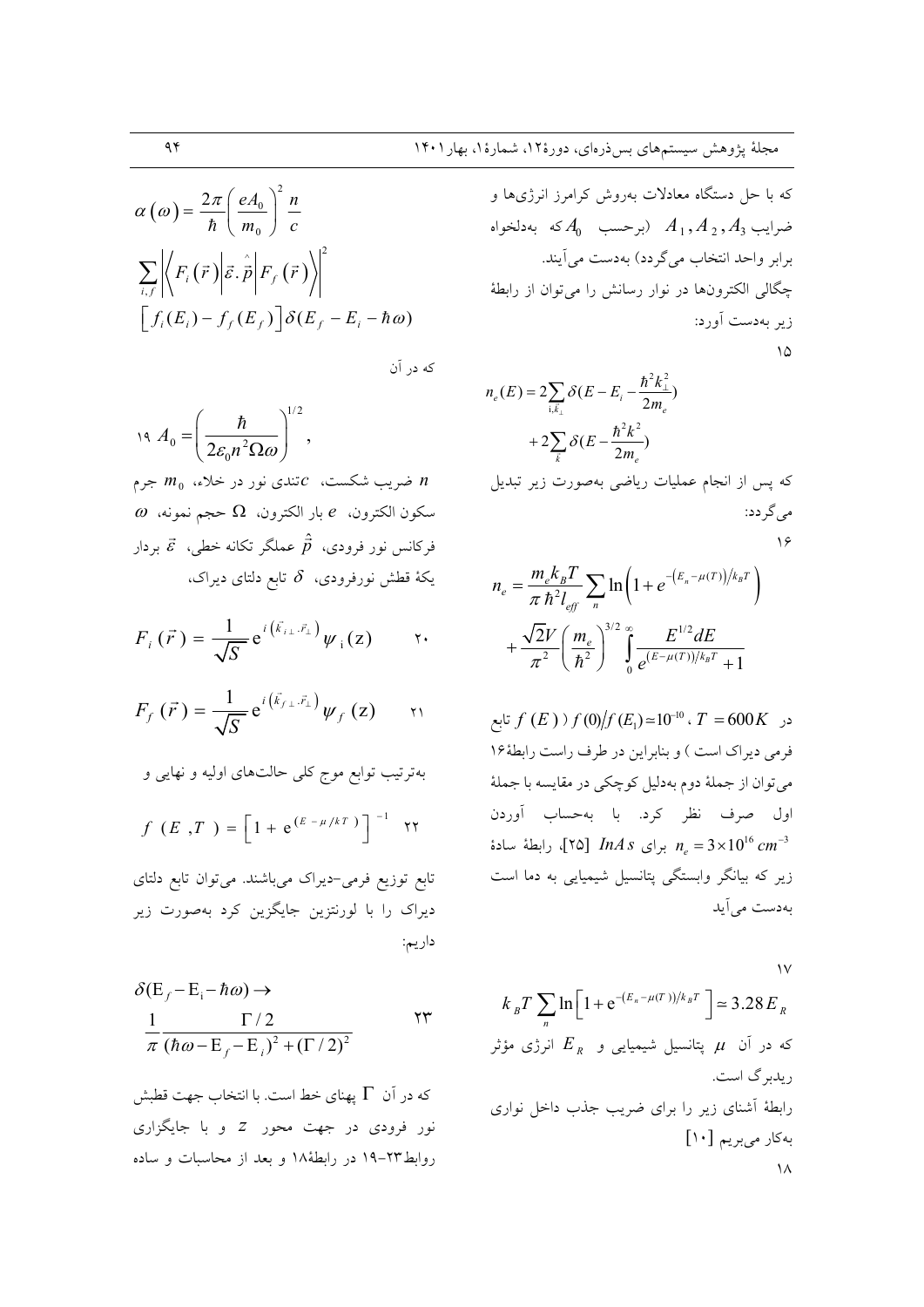## ليلا مجرد و ويگن عزيزآغچه قلعه

شکل ۱ وابستگی نمای پتانسیل پخش شده از مختصهٔ برای مقادیر مختلف طول پخش را نشان می دهد. " همانطور که از شکل مشاهده میگردد فرآیند پخش بینابینی باعث تغییر نمای پتانسیل که قبلاً راست گوشه بود می گردد .برای مقادیر بزرگتر طول یخش نمای پتانسیل هموارتر شده و نامتقارن میگردد که دلیل آن متفاوت بودن سرعت يخش و در نتيجه طول پخش در طرفين چپ و راست چاه پتانسيل است.



شکل۲. انرژی ترازهای الکترون ( برحسب یکای انرژی رید برگ ) بەازاء مقادىر مختلف طول پخش.

شکل۲ وابستگی انرژی ترازهای الکترون (که برحسب یکای انرژی رید برگ بیان شده) از طول پخش را نشان می دهد. همانطور که از شکل مشاهده میگردد با افزایش طول یخش ترازهای انرژی بهسمت انرژی های بالاتر جابهجا می شوند که دلیل آن به قرار زیر است: با شروع فرأيند پخش در وحلهٔ اول قسمت پايين چاه تنگتر شده و قسمت بالای چاه پهنتر میگردد و در وحلهٔ دوم کف چاه برای مقادیر بزرگتر طول پخش بالا می آید.

سازی بهرابطهٔ نهایی زیر برای ضریب جذب داخل نواري ميرسيم:

 $\mathbf{y}$ 

$$
\alpha = \frac{2e^2S}{m^*\Omega \omega c n}
$$
  

$$
\sum_{i,f} \left\{ \left| \int_{-\infty}^{\infty} \psi_i^*(z) \psi_f(z) dz \right|^2 kT \ln \left( \frac{1 + e^{(\mu - E_i/kT)}}{1 + e^{(\mu - E_f/kT)}} \right) \right\}
$$
  

$$
\frac{\Gamma/2}{(E_f - E_i - \hbar \omega)^2 + (\Gamma/2)^2} \right\}
$$

نتايج و بحث

محاسبات عددى براى مقادير زير از پارامترها انجام گرفته است:  $a = 1.2a_B$  (برای InAs شعاع مؤثر  $E_R = 1.3 \, meV$  (بوهر  $a_R = 349.5 \, \text{\AA}$  است.  $x_0 = 0.3$   $[\text{rad} \quad \Gamma = 1.2 \times 10^{-3} \text{ meV}$  $v_0 = 0.4$ 



شکل ۱. وابستگی نمای پتانسیل بیبعد شده از مختصهٔ Z برای مقادير مختلف طول يخش.

۹۵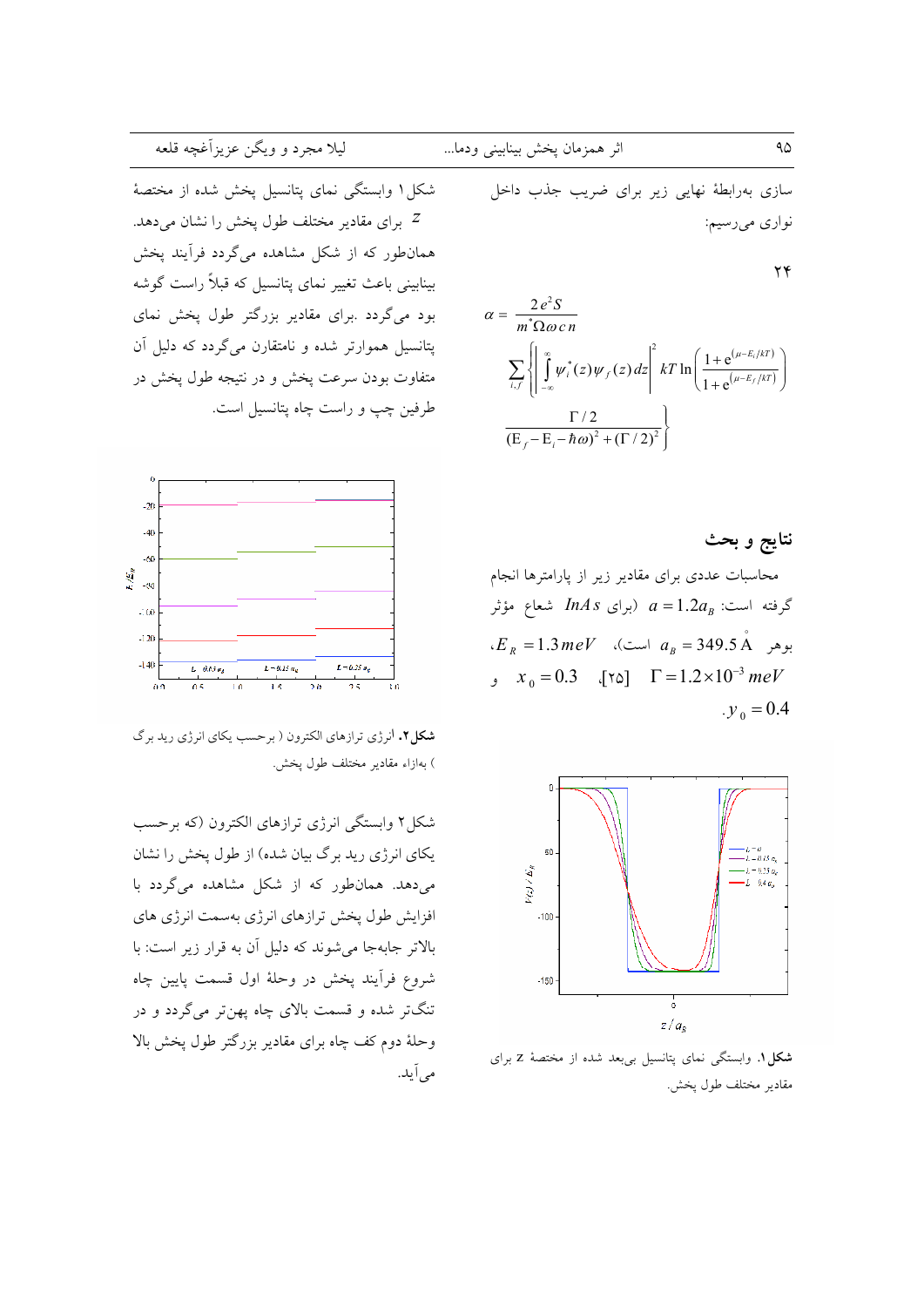

شكل". وابستگى دانسيته احتمال حالت زمينه الكترون از مختصه بی بعد شده Z برای مقادیر مختلف طول پخش.

شکل۳ وابستگی دانسیتهٔ احتمال حالت زمینه از مختصهٔ بدون بعد Z برای مقادیر مختلف طول یخش را نشان می دهد. همان طور که از شکل مشخص است افزایش طول پخش باعث مي شود كه درجهٔ جايگزيدگي دانسيته احتمال افزایش یافته و پیک نمودار دانسیتهٔ احتمال (مجذور مدول تابع موج) بهسمت راست جابهجا شود که دلیل اَن اولاً باریک شدن قسمت پایینی چاه پتانسیل و ثانياً كندتر بودن سرعت يخش در قسمت راست چاه است.



**شکل؟** وابستگی پتانسیل شیمیایی بیبعد شده از دمای بیبعد شده بهازای مقادیر مختلف طول یخش.

شکل۴ وابستگی پتانسیل شیمیایی بیبعد شده بهازای مقادیر مختلف طول پخش از دمای مطلق بیبعد شده برای ساختار مذکور نشان داده شده است. همان طور که از نمودار شکل مشاهده میگردد بهازای هر مقدار از طول يخش با افزايش دما يتانسيل شيميايي كاهش می یابد و موقعیت آن که در نوار رسانش بود بهسمت نوار ممنوعه جابهجا میشود بهاین دلیل که احتمال اشغال ترازهای بالاتر در نوار رسانش InAs توسط الكترون افزايش مى يابد. همچنين از نمودار مشاهده می گردد برای یک مقدار معین دما با افزایش طول یخش، پتانسیل شیمیایی افزایش می یابد که دلیل آن جابهجاشدن ترازهاى انرژى بهسمت انرژىهاى بالاتر و یایین آمدن احتمال اشغال ترازهای با انرژی بالاتر توسط الكترون است.

شكل۵ وابستگي ضريب جذب بدون بعد شده برحسب یکای  $(\alpha_0)$  از انرژی بدون بعد شده فوتون فرودی  $\Omega$  (برحسب یکای انرژی رید برگ) برای مقادير مختلف طول پخش نمايش داده شده است.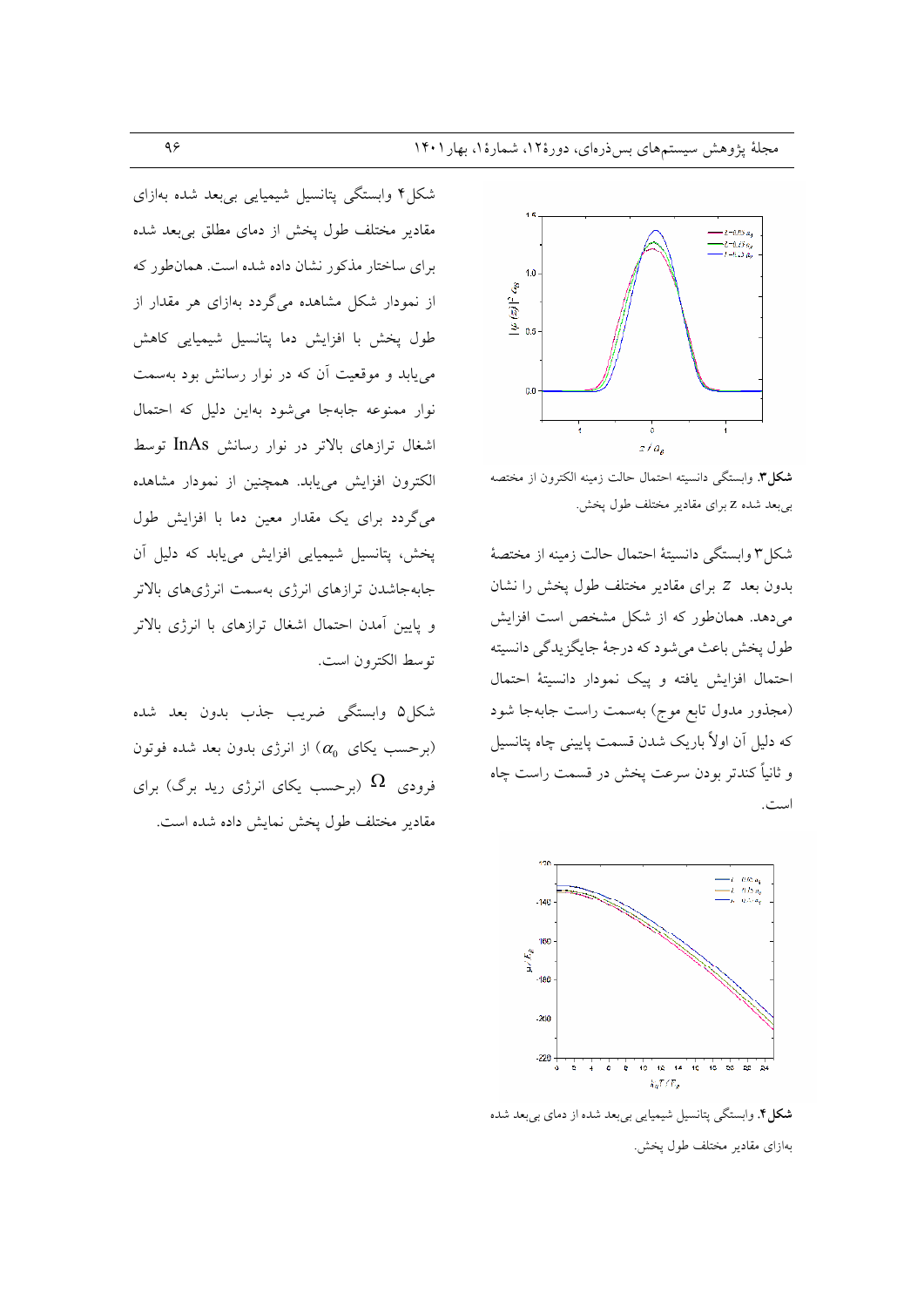حالتهای ۱ و ۴ است. مقادیر شکلهای۵a,b نشان میدهد که در دمای  $K$ 300 $T$  تعداد پیکهای بیشتری  $L = 0.05a_B$ , از ضریب جذب برای مقادیر  $L = 0.05a_B$ وجود دارد. زیرا تعداد حالتهایی که می توانند توسط فوتونها برانگيخته شوند پرجمعيت هستند. اين به نوبهٔ خود منجر به كاهش بيشينهٔ نمودارها مى شود همچنين  $L = 0.25$   $a_B$  میتوان مشاهده کرد که برای  $L = 0.25$  تعداد پېکھای کمتری مقاديه ىە نسبت  $L = 0.05~a_{\rm B}, 0.15{\rm a}_{\rm B}$ وجود دارد زيرا در اين حالت انتگرال،های همپوشانی اساساً فقط برای حالتهای مجاور متفاوت هستند که در نتیجهٔ آن فقط حالتهای (۲ و۱) و (۳ و۲) و (۴ و۳) و (۵ و۴) بهطور قابل ملاحظهای در نمودار جذب دیده می شوند. بایستی متذکر شد که در حالت دمای  $T\!=\!300K$ این مقدار  $T\!=\!300K$ یتانسیل شیمیایی کوچکتر از مقدار انرژی حالت زمینه است.

### نتيجه گير ي

در این تحقیق، اثر فرأیند پخش بینابینی روی نمای يتانسيل، ترازهاي انرژى الكترون، دانسيتهٔ احتمال حالت در جاه کوآنتومی الكترون زمينه برای مقادیر  $In_{1-x}Ga_xAs/InAs/In_{1-y}Al_vAs$ كوچک طول پخش در چارچوب نظريهٔ اختلال مرتبهٔ اول بررسی شده است همچنین اثر همزمان فرأیند پخش بینابینی و دما روی پتانسیل شیمیایی و ضریب جذب داخل نواری در ساختار یاد شده مورد مطالعه قرار گرفته است. نشان داده شد که در اثر پخش بینابینی



 $\sigma_{\alpha}$ شکل ۰. وابستگی ضریب جذب بیبعد شده (برحسب یکای از انرژی بیبعد شدهٔ فوتون فرودی (برحسب یکای انرژی رید برگ) برای مقادیر مقادیر مختلف طول یخش.

 $T\!=\!0.6\,K$  میتوان از شکل مشاهده کرد که برای دمای  $L = 0.05$  ,  $0.15$  ,  $0.25 a_B$  (نمودار آبی رنگ) فقط گذار (۲ و۱) رخ میدهد زیرا مقدار پتانسیل شیمیایی مابین مقادیر انرژی ترازهای اول و دوم دارد و یک پیک اضافی متناظر با گذار(۴ و ۱) نیز مشاهده میگردد که بهدلیل همپوشانی کوچک مابین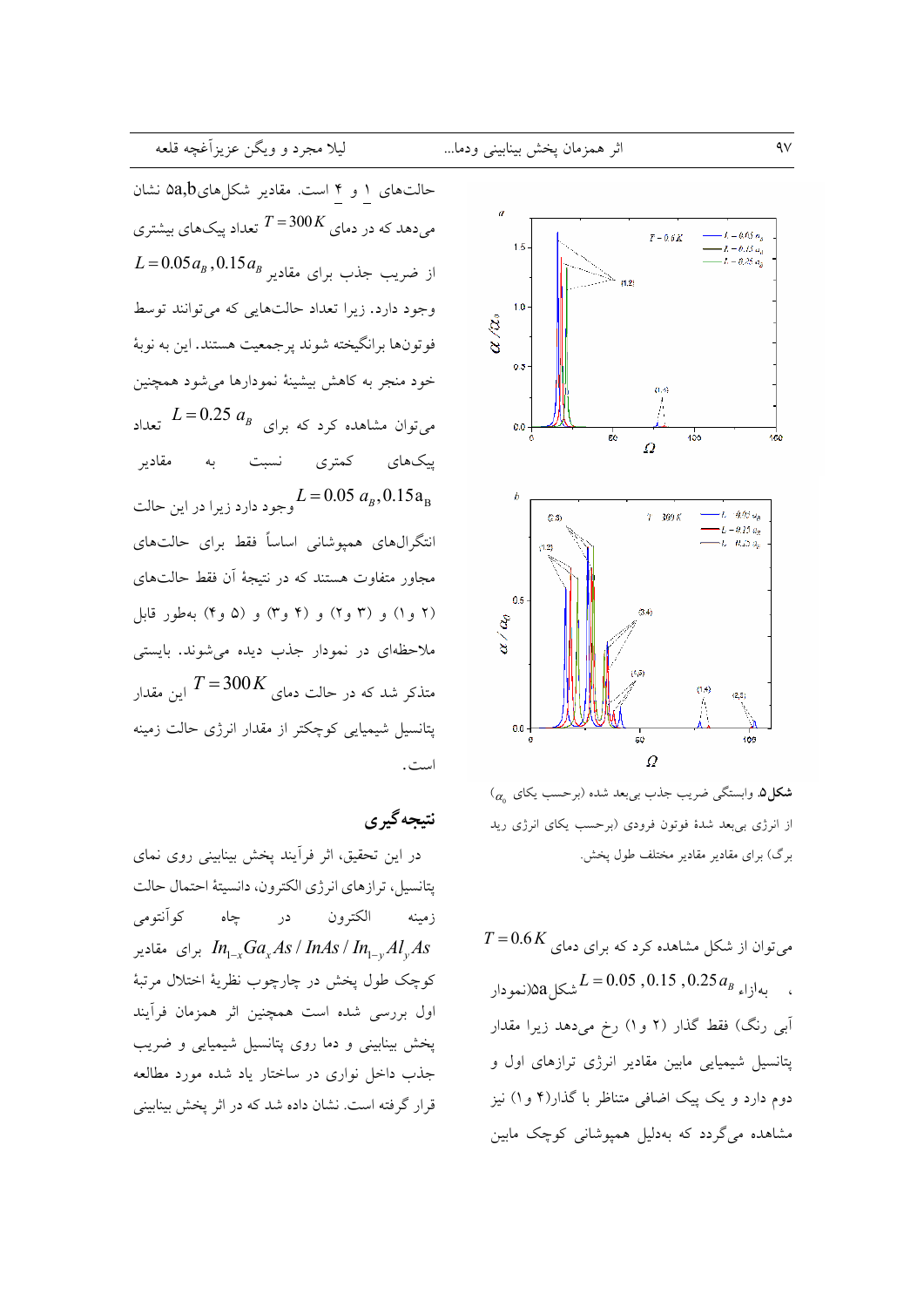## مرجعها

[1] T. Vazifehshenas, T. Salavati-fard, Inelastic Coulomb scattering rate within the finitetemperature Hubbard approximation, PhysicaScripta 81  $\overline{2}$  $(2010).$ https://doi.org/10.1088/0031-

8949/81/02/025701

[2] A. Keshavarz, F. Gheizani Dehsheikh, N. Zamani, Investigation of optical properties of disturbed square quantum well 22 (2016) 734-737. http://opsi.ir/article-1-

#### 956-fa.html

[3] U. Yesilgul, F. Ungan, S. Sakiroglu, M.E. Mora-Ramos, C.A. Duque, E. Kasapoglu, H. Sari, I. Sökmen, Effect of intense high-frequency laser field on the linear and nonlinear intersubband optical absorption coefficients and refractive index changes in a parabolic quantum well under the applied electric field, Journal of Luminescence  $14$  $(2014)$ 379-386. https://doi.org/10.1016/j.jlumin.2013.07.06  $\overline{2}$ 

[4] N. Zeiri, N. Sfin, S. Abdi-Ben Nasrallah, M. Said, Linear and non-linear optical properties in symmetric and asymmetric double quantum wells, Optik 124 (2013)  $7044-$ 7048. https://doi.org/10.1016/j.ijleo.2013.05.169

V.L. Aziz Aghchegala, V.N.  $\lceil 5 \rceil$ Mughnetsyan, A.A. Kirakosyan, Effect of interdiffusion on electronic states and absorption coefficient of semiconductor superlattice of cubic symmetry, *Physica E*,  $\overline{42}$  $(2010)$ 1950-1953.

https://doi.org/10.1016/i.physe.2010.03.009

[6] V.A. Aghchegala, V. Mughnetsyan, A. Kirakosyan, Effect of interdiffusion on band structure and intersubband absorption coefficient of GaAs/GaAlAs double Superlattices quantum well, and

نمای پتانسیل از حالت راستگوشه بهحالت هموار و نامتقارن تبدیل می شود که دلیل آن حرکت اتمهایIn از داخل چاه به داخل سدهای مجاور و فروریزش  $G$ اتمهای  $Ga$  و  $A1$  بهترتیب از سدهای چب و راست به داخل چاه بوده و علت نامتقارن بودن بهدلیل متفاوت بودن سرعت بخش است، ترازهای انرژی بهسمت بالا جابهجا شده که دلیل آن در وحلهٔ اول تنگتر شدن قسمت پایین چاه و در وحلهٔ دوم بالا آمدن کف چاه در اثر فرآیند یخش بینابینی میباشد. دانسیتهٔ حالت زمینه الکترون جایگزیدهتر شده و پیک آن بهسمت راست جابجا مي گر دد كه دليل آن را مي توان كاهش يهناي چاه در قسمت پایین و نامتقارن شدن نمای چاه پتانسیل ذکر کرد. نشان داده شده است که برای یک طول یخش معین با افزایش دما پتانسیل شیمیایی کاهش می پابد که دلیل آن جابهجاشدن ترازهای انرژی بهسمت انرژیهای بالاتر و پایین آمدن احتمال اشغال ترازهای با انرژی بالاتر توسط الکترون است و بهازای یک دمای معين با افزايش طول يخش يتانسيل شيميايي افزايش می بابد می شود بهاین دلیل که احتمال اشغال ترازهای بالاتر در نوار رسانش InAs توسط الكترون افزايش می یابد. همچنین نشان داده شده است که با افزایش دما از  $0.6K$  تا  $300K$  تعداد سکھای پشتری از مقادير بر ای جذب ضريب وجود دارد زيرا  $L = 0.05$   $a_R$ ,  $0.15$   $a_R$ ,  $0.25$   $a_R$ تعداد حالتهای پیشتری که مرتوانند توسط فوتونها بر انگیخته شوند در دسترس خواهد بود اما برای تعداد بیکها نسبت به مقادیر  $L = 0.25$   $a_{\scriptscriptstyle R}$ کمتر است زیرا بهازای  $L = 0.05 a_R, 0.15 a_R$ انتگرالهای همیوشانی برای گذارهای  $L = 0.25$   $a_{\scriptscriptstyle R}$ متناظر با حالتهای مجاور (۴و۳) و (۵و۴) قابل اغماض اند.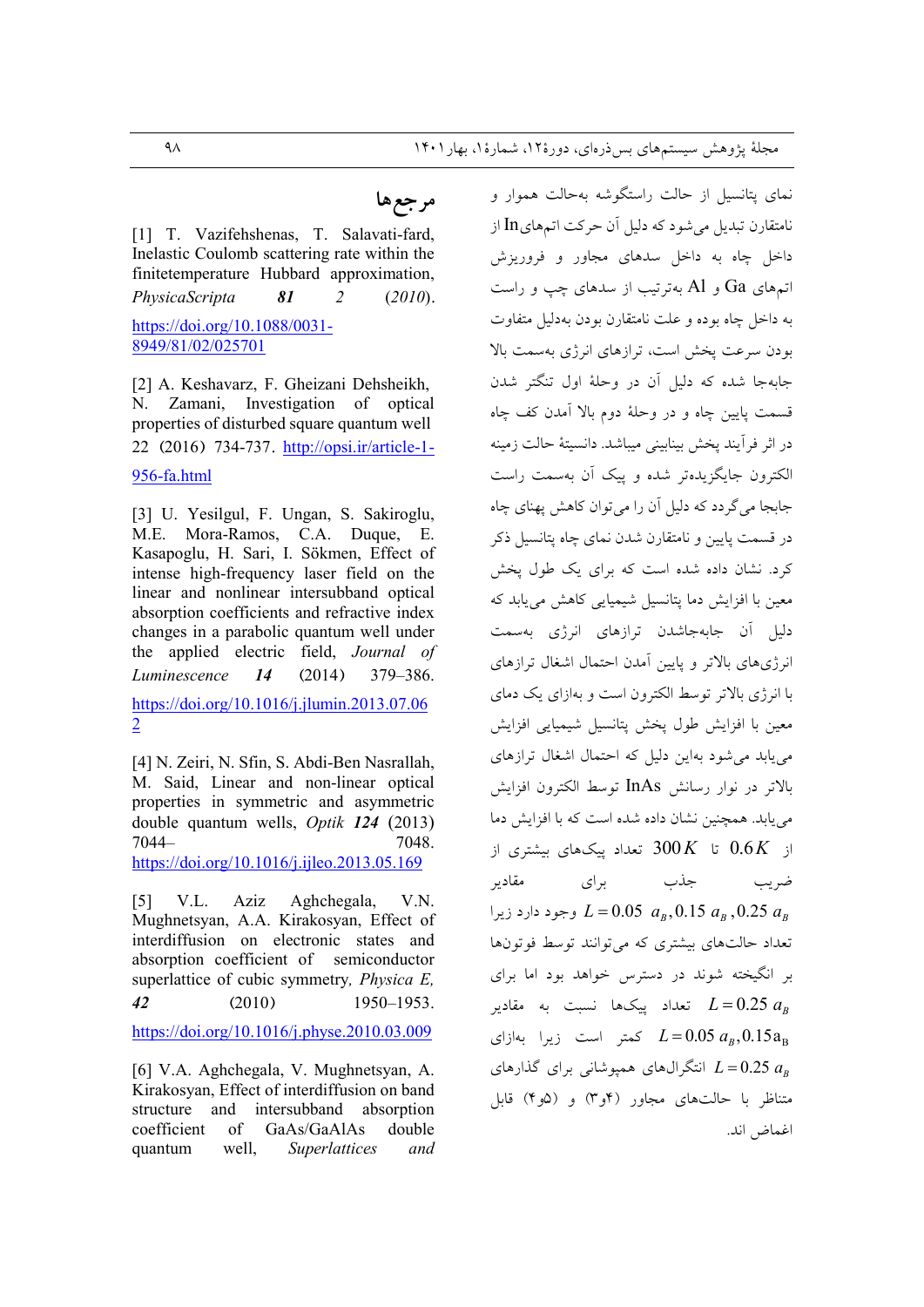,E^ ,bl&808C /D0 \* \- ... ;)) 
7 G8 \*Q 99

*of Crystal Growth 309* **(**2007**)** 140-144. https://doi.org/10.1016/j.jcrysgro.2007.09.0 29

[14] C. Lobo, R. Leon, S. Fafard, P.G, Piva. Intermixing induced changes in the radiative emission from III-V quantum dots, *Applied Physics Letters 72* (1998) 2850-2852. https://doi.org/10.1063/1.121478

[15] X.C. Wang, S.J Xu, Widely tunable intersubband energy spacing of selfassembled InAs/GaAs quantum dots due to interface intermixing, *Journal of Applied Physics 86* (1999**)** 2687-2690.

https://doi.org/10.1063/1.371111

[16] S.J. Xu, X.C. Wang, Effect of rapid thermal annealing on structure and luminescence of self-assembled InAs/GaAs quantum dots*, Applied Physics Letters 72* (1998) 3335-3337**.**

https://doi.org/10.1063/1.121595

[1**7**] V.L. Aziz Aghchegala, V.N. Mughnetsyan, A.A. Kirakosyan. Effect of interdiffusion on impurity states in quantum dots of spherical symmetry*, Physica E*  (2010) 1567-1570. https://doi.org/10.1016/j.physe.2009.12.046

[18] S.J. Xu, H.L Wang, M.H .Xie. X-ray diffraction and optical characterization of interdiffusion in self-assembled InAs/GaAs quantum-dot superlatticesm, *Applied Physics Letters 77* (2000) 2130-2132. https://doi.org/10.1063/1.1314298

[19] E.M. Kazaryan, A.A. Kostanyan, H.A Sarkisyan**.**Impurity optical absorption in parabolic quantum well, *Physica E 28* (2005) 423-430. https://doi.org/10.1016/j.physe.2005.05.047

[20] A. Hakimyfard, M.G. Barseghyan, A. A. Kirakosyan**.** Simultaneous effect of pressure and magnetic field on intersubband *Microstructures, 49* (2011) 99-108. https://doi.org/10.1016/j.spmi.2010.11.008

[**7**] J.A. Barker, O'Railly, E.P. The influence of inter-diffusion on electron states in quantum dots. *Physica E 4* (1999**)** 231-237.

https://doi.org/10.1016/S1386- 9477(99)00004-1

[8] Y.X. Dang, W.J. Fan, S.T. Ng, S. Wicaksono, S.F. Yoon, D.H. Zhang, Interdiffusion effect on GaAsSbN/GaAs quantum well structure studied by 10-band k.pmodel, *Thin Solid Films 515* **(**2007**)**

4435-4440.

https://doi.org/10.1016/j.tsf.2006.07.118

[9] S. Fafard, C.N. Allen, Intermixing in quantum dot ensembles with sharp adjustable shells, *Applied Physics Letters 75* **(**1999**)** 2374-2376*.*

https://doi.org/10.1063/1.125019

[10] O. Ganawan, H.S. Djie, Ooi, B.S. Electronic states of interdiffused quantum dots*, Physical Review B 71* (2005) 205319. https://doi.org/10.1103/PhysRevB.71.20531 9

[11] Y. Ji, W. Lu, G. Chen, X. Chen, Wang, Q. InAs/GaAs quantum dot intermixing induced by proton implantation, *Journal of Applied Physics 93* (2003) 12081211 https://doi.org/10.1063/1.1530717

[12] R. Leon, S. Fafard, P.G. Ruvimov, S Piva. Liliental-Weber, Z. Tunable intersublevel transitions in self-forming semiconductor quantum do*. Physical Review B 58* (1998) 4262-4265. https://doi.org/10.1103/PhysRevB.58.R426 2

[13] T. Lin, K. Zheng, C.L. Wang, X.Y. Ma. Photoluminescence study of AlGaInP/GaInP quantum well intermixing induced by zinc impurity diffusion. *Journal*